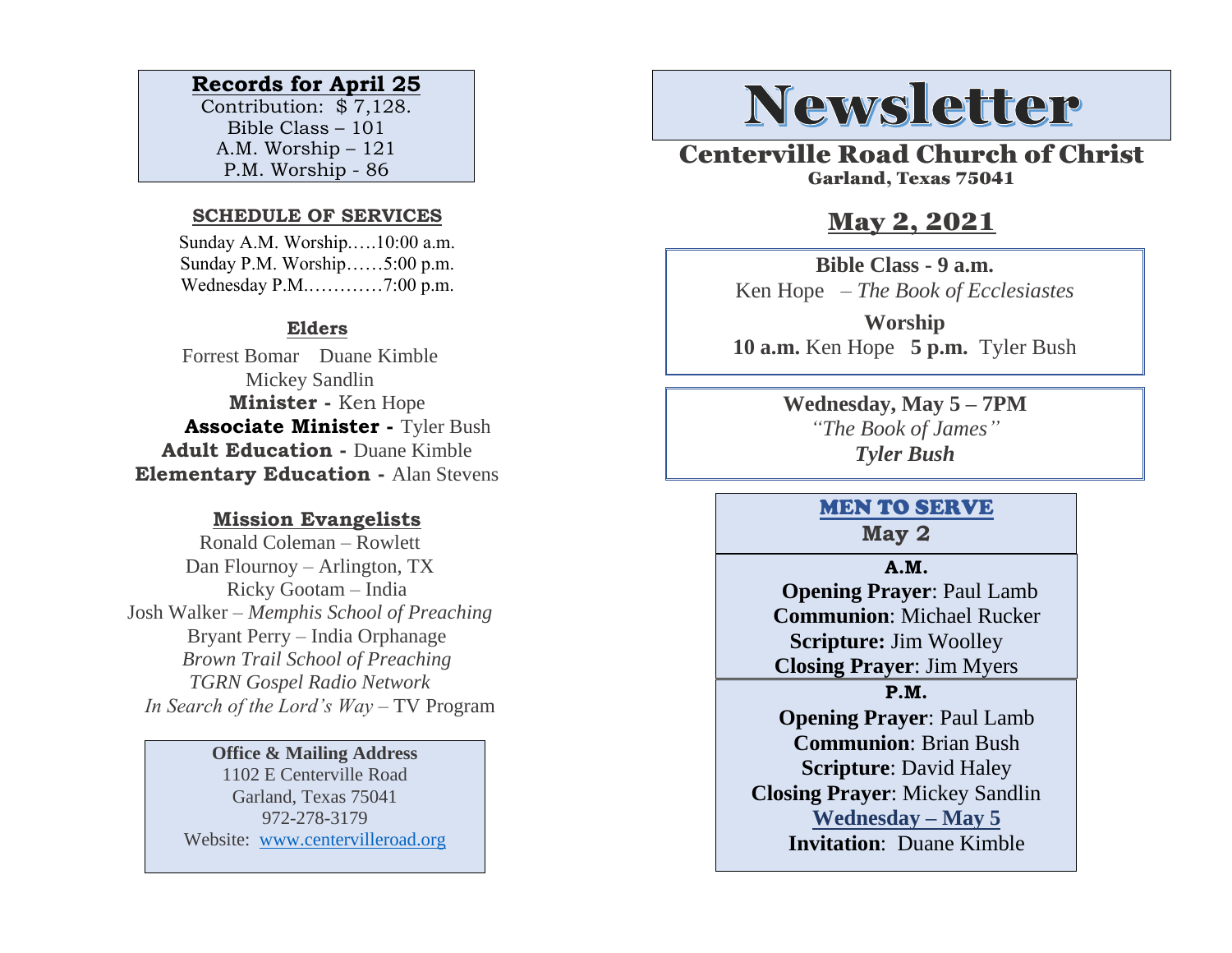### **Dear Centerville Road Family:** We ask that you **continue**

to wear masks and social distance. Many of our members have indicated those measures make them feel safer. As we deal with this present situation, *we want to emphasize wearing of masks properly, covering the nose and mouth, while you are in the* 



*building.* Please exit the building as soon as services are over and make sure that you are properly social distancing. *Again, thanks so much for your cooperation, please remember to continue to call on our members who may need help, and pray for our members that are teachers, first responders and health care professionals.* **Thanks,** *the Elders*

Adult Classes and Worship can be viewed at … *[www.YouTube.com/user/CentervilleRoad](http://www.youtube.com/user/CentervilleRoad)*

The **Arms of Hope (Medina, Tx**) truck is scheduled to be in our area **May 10 – 14** to collect food and pantry items. Any donations to help will be appreciated. If you are unable to participate by donating food items, they will accept money to allow the purchase of perishable items like *milk, meat, and fresh vegetables*. *Please remember to check the expiration dates on all food items.* 

**Welcome New Member**: **Thomas Elkins** asked to be identified with the Centerville Road on Sunday, April 25. Please meet and welcome him to the church family. **125 Blanchard Drive, Rockwall, Tx 75032**.

> A *Drive Thru Graduation Parade* is planned **Saturday, May 15,**  at the church building from **11 am – 12 noon** to honor our High School Seniors **Garrett Dixon and Bethany Stevens** There will be two tables set up for cards and gifts.

### *With Love and sympathy ….*



**Peggy Minter**, sister of *Naomie Hall and Nieva Grubbs*, passed away. A memorial service is planned for May 16, from 12 noon to 6pm at Little Wren Chapel, 505 E. Boydston Ave., Rockwall.

## I[n Ou](https://freepngimg.com/png/27406-single-red-rose-hd)r Prayers …

- **Tyler Mason** is under hospice care. He has infection and unable to have dialysis. Please keep *Tyler, Lisa, Kaylor, Taylor, Tristan* and family in your prayers.
- **Tony Swindell** continues recovery from surgery after a recent fall that resulted in broken bones in [h](https://creativecommons.org/licenses/by-nc/3.0/)is foot.
- **↓ [J](https://creativecommons.org/licenses/by-nc/3.0/)ack & Betty Roach** need our prayers as they both are dealing with ongoing health issues. They will be confined at home for now with the assistance of home health care.*Please encourage them as you can.*
- Please continue to keep **Mark Howell** in your prayers as he undergoes a series of cancer treatments.
- **Tina Nwankpa** has traveled to Nigeria to attend the burial of her uncle. She is scheduled to return May 14. Pray for her safe travels.

*Please continue to keep those who remain shut-in and confined at their homes and care centers. Give them a call or send a card of encouragement when you can.* 

> Therefore comfort each other and edify one another, just as you also are doing.

> > **1 Thessalonians 5:11** NKJV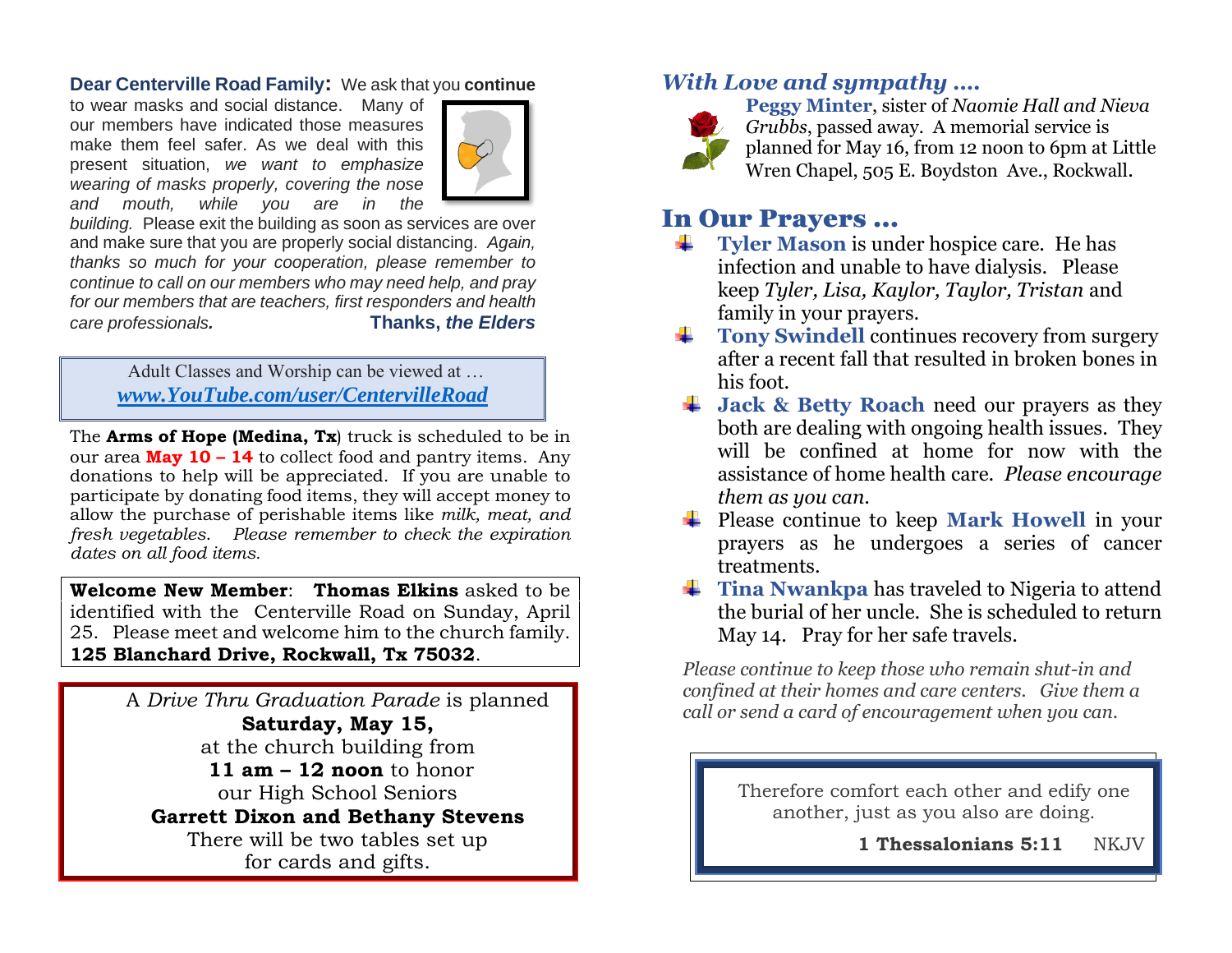Save the Date!



# Drive Thru Graduation Parade/Celebration

is planned for

## May 15

Centerville Road Church of Christ

from  $11:00$  am - 12 noon (rain or shine).

as we honor our high school Seniors!

## **Garrett Dixon**

## **And**

## **Bethany Stevens**

There will be two tables set up for cards and gifts. Packaged refreshments will be available.

If you wish, you may get out of your car and share in the celebration. Masks will be required!